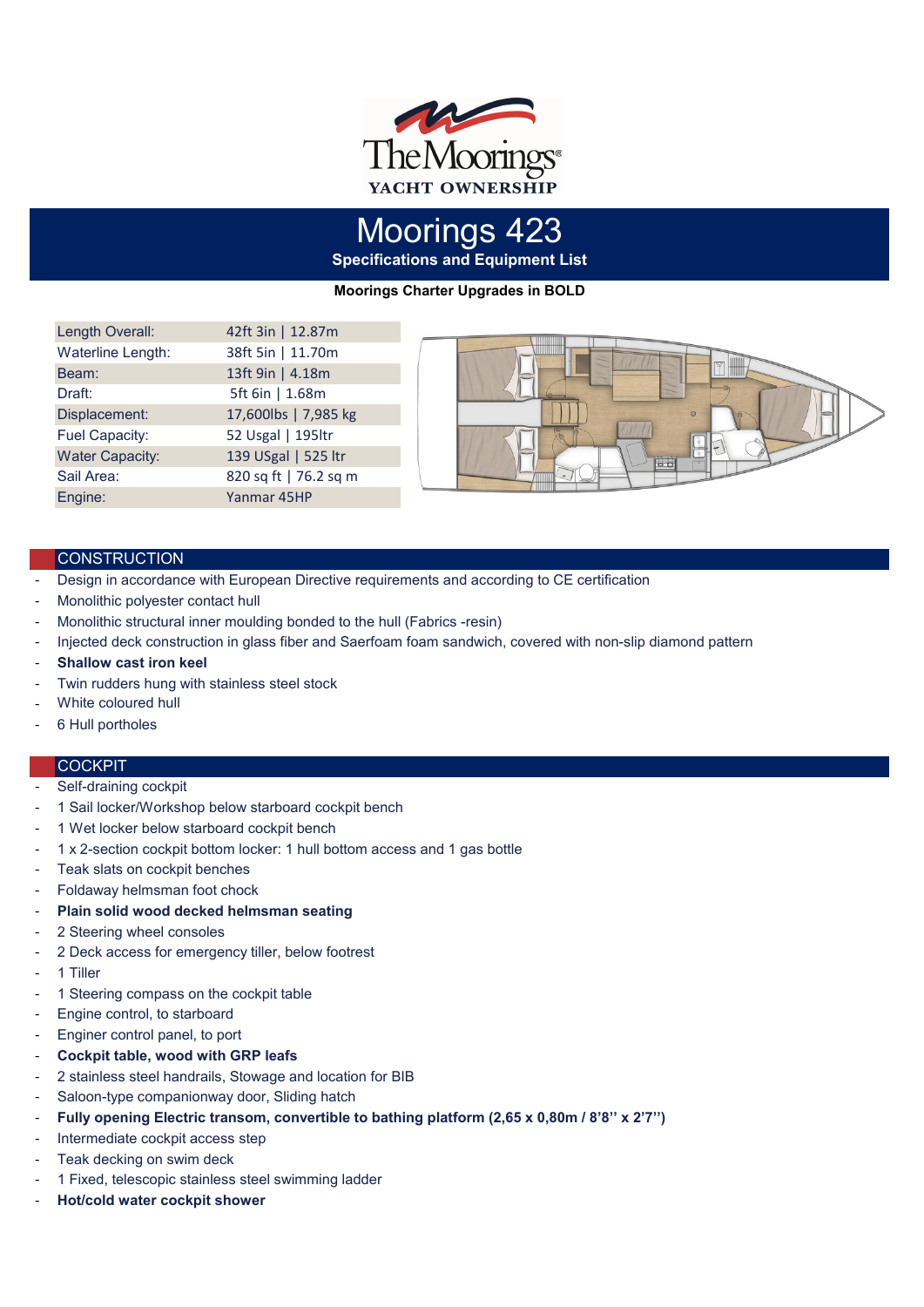# **LED courtesy light in cockpit**

- **Bimini and dodger**

## DECK EQUIPMENT

- Classical 9/10 anodised aluminium mast, 2 spreaders
- Anodised aluminum boom
- Classic stainless steel single strand standard rigging
- Split backstay
- Rigid boom vang with tackle
- Mainsail stay rope on the roof (with 2 chainplates)
- 1 Self-tacking jib track with traveller
- Complete running rigging: Mainsail halyard, Genoa halyard with cleat on mast, Boom topping lift with cleat on mast, Mainsheet, 1 Se
- **2 Halyard bags**
- 9 Clutches
- 2 flag halyards
- 1 manual self tailing coachroof winch (H40.2 STA)
- 1 electric self tailing coachroof winch (H40.2 STAEH)
- 1 Aluminum Speed Grip winch handle
- 1 Winch handle box
- **Custom heavy duty battened charter mainsail**
- **Charter upgrade, heavy duty furling genoa with red UV protection strips**
- **Stackpack LazyJack system in Moorings blue with logo**
- **Proful genoa furler**
- Self-draining chain locker Integrated clench on the deck Hatch cover
- Single roller stainless steel bow fitting with offset roller
- **Additional anchor arm**
- 6 Aluminum mooring cleats (Length: 300mm / 12'')
- Stainless steel chafing plate
- 2 stainless steel pulpit(s)
- 2 Stainless steel pushpits
- 2 Stainless steel handrails on coachroof
- 1 Lifebuoy support bracket
- Tube welded onto pulpit for flag
- Double guard lines and stainless steel stanchions (605mm / 2')
- **Lifeline gates**
- Emergency ladder on pushpit
- **Electric windlass (1000 W) Hard wired remote control**
- **Aft transom protection**
- Bow protection
- **Outboard engine bracket**

### SALOON / INTERIOR

- **Light oak woodwork with charcoal material panelling**
- Laminated floorboards
- Wooden saloon companionway with hanging steps made from laminated moulded wood with non-slip coating
- 2 Stainless steel companionway handrails
- Headroom: 2,00m / 6'7''
- U shaped saloon bench double density foam
- **Saloon table converts to double berth**
- Storage under bench seats
- 1 dual USB port
- 1 Hull porthole
- 2 Coaming windows with pleated blinds
- 2 Opening deck hatches with mosquito screen/blinds
- **LED indirect lighting**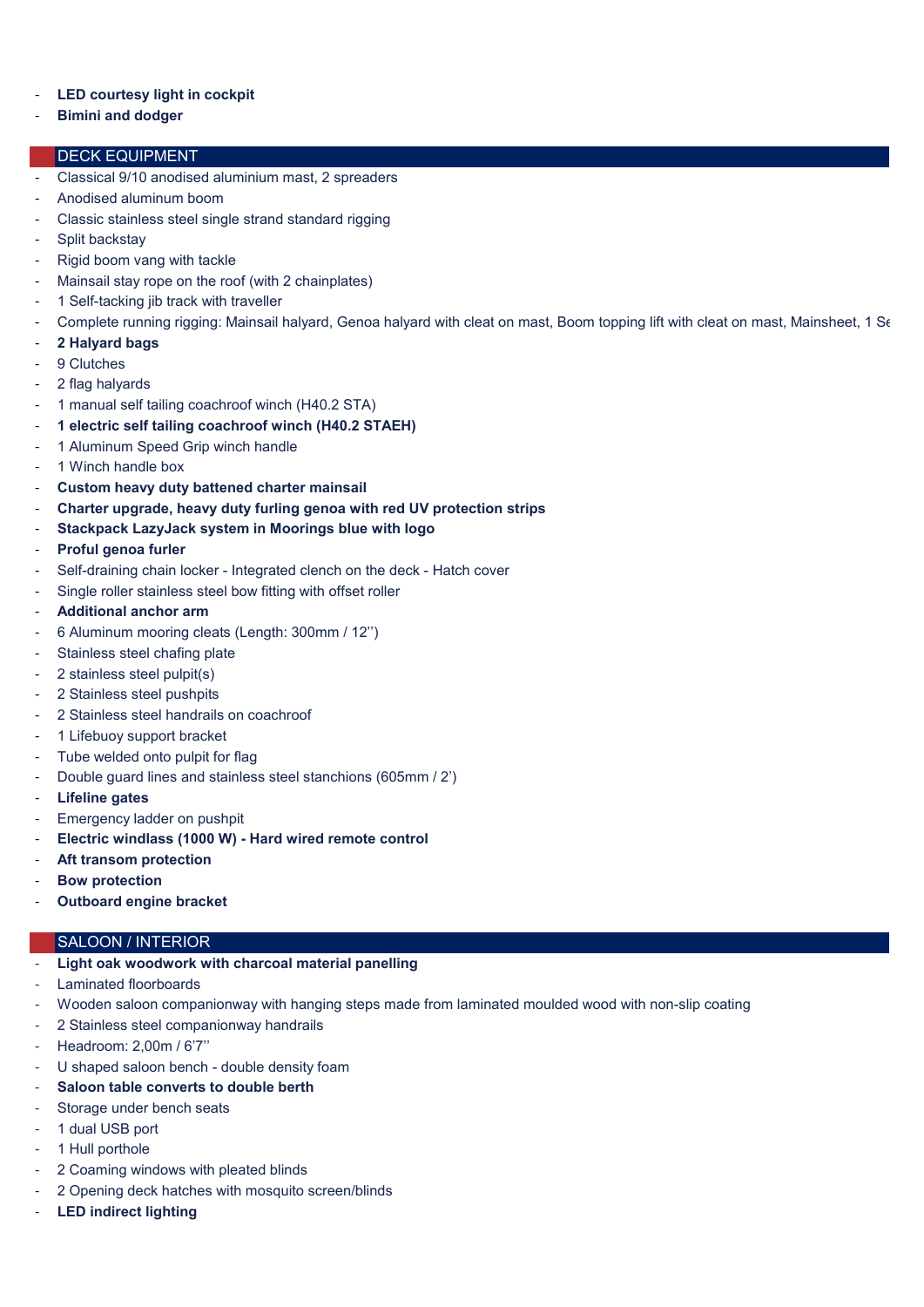### - **Anti-skid on companionway steps**

#### **GALLEY**

- Headroom: 1,91m / 6'3''
- C-shaped galley
- Compact sink cover with cutting board
- Stainless steel sink 2 rectangular basins 1 Mixer tap with hot/cold water under pressure
- **Stainless steel cooker 3 burner oven/grill on gimbal**
- 190L / 50 US Gal icebox, front opening (with 10 L/3 US Gal freezer)
- Fitted lockers and closed shelving
- Open shelving above stove and sink
- Low-level stowage below sink
- Lower unit: 1 door, 2 drawers
- Bin with access on the work top
- 2 x 230V Sockets (in trim level)
- 2 Coaming windows with pleated blinds
- 1 Hull porthole
- 1 Flush deck hatch with blind/mosquito net
- **Propane solenoid system**

# CHART TABLE

- Headroom: 1,97m / 6'6"
- Table with drop fronts Wooden fiddle
- Switch panel on bulkhead for access to electrical functions
- Stowage against the bulkhead below the chart table
- 1 x 230 V socket
- 1 x Single USB socket
- 1 x spotlight
- 1 x Opening porthole in coaming
- 1 x Fixed coaming window with pleated blind

#### FORWARD OWNER'S CABIN

- Headroom: 1,94m / 6'4"
- 1 Central double bed (2,03 x 1,60 1,31m / 6'8'' x 5'3'' 4'4'')
- 1 Hanger closet, open storage compartment along the hull
- 1 bedside table on each side of the bed
- 2 Spotlights on the headboard
- 1 dual USB port
- 1 230 V socket
- 3 Flush deck panel with blind/mosquito net
- 2 Portholes with rigid sliding blind

# FORWARD OWNER'S HEAD

- Private entrance through foward cabin
- Shower with perspex door self-draining storage tray 1 mixer tap
- **Electric Quiet Flush toilet**
- 1 50 L / 131 US Gal rigid holding tank
- 1 Polyester basin 1 Hot/cold water mixer tap
- 1 Cabinet + Storage space under the basin
- 1 Mirror
- Toilet accessories
- 1 Deck hatch with blind/mosquito net

# AFT CABINS

- Headroom: 1,93m / 6'4''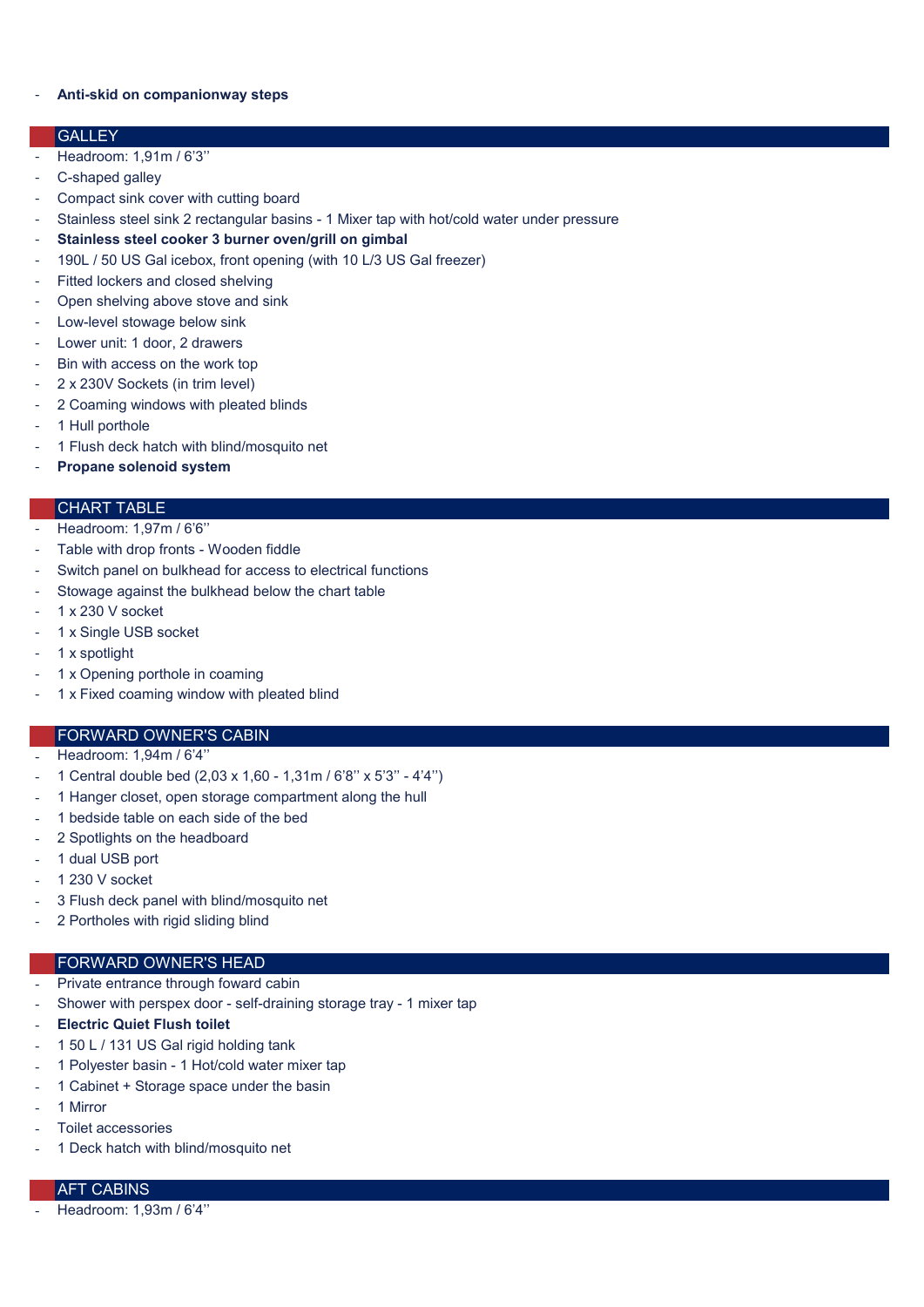- 1 Double bed (2,04 x 1,37 x 1,21m / 6'8'' x 4'6'' x 4')
- 1 Hanging locker
- 1 Bed access sideboard
- 1 Spotlight on the headboard
- 1 dual USB port
- 1 230 V socket
- 1 Hull porthole with curtain
- 1 Opening porthole below cockpit seat with curtain
- **Additional opening to the cockpit for improved ventilation**

### AFT HEAD

- Headroom: 1,95m / 6'5''
- Access from the saloon or the starboard aft cabin
- Shower with perspex door self-draining storage tray 1 mixer tap white polyester shower base
- **Electric Quiet Flush toilet**
- 1 80 L / 21 US Gal rigid holding tank
- 1 Polyester basin 1 Hot/cold water mixer tap
- 1 Cabinet + Storage space under the basin
- 2 Mirrors
- Toilet accessories
- 1 Opening porthole in coaming

## ELECTRICAL INSTALLATION

- **Full 230 V system (6 Inside sockets, 1 Shore power socket)**
- 12V circuit
- **AGM batteries**
- 1 Power distributor
- 60 Amp battery charger
- **Battery charge display (navicolor screen)**
- 12 V electrical panel on the chart table with single USB socket
- Lighting: Overhead lights Spotlights LED strip
- Navigation lights (LED): 2 Navigation lights 1 Anchor light on masthead 1 Aft starboard stern light
- Wire runs for option cables
- **Hifi Fusion + Interior loudspeakers & Waterproof exterior speakers**
- **1 Triton two graphic display**
- **1 Multifunction touchscreen 9" wide**
- **GPS, Chart plotter, Card reader Navionics silver cartography**
- **Sensor (log, temperature)**
- **Autopilot**
- **VHF, AIS receiver function**
- **Wind Sensor (Windvane, Anenometer)**
- **1 USB port dual port in the saloon and in each cabin**
- **Fans in saloon and cabins**
- **Shore power air conditioning**
- **TV**
- **Underwater light**
- **2 x Solar panel (For trickle charge of domestic battery bank)**

### ENGINE & CONTROLS

- Yanmar engine (4JH45) Common rail shaft line (45HP) diesel
- Engine control at the starboard helm station Enginer control panel, to port
- Engine compartment: Soundproofing foam Ventilation: 3 air intakes and 1 forced air outlets
- 1 Alternator 12 V / 125 Ah
- 1 Rotomoulded diesel tank 195 L / /52 US Gal (under port aft berth)
- Electronic gauge Low level alarm 1 Deck filler